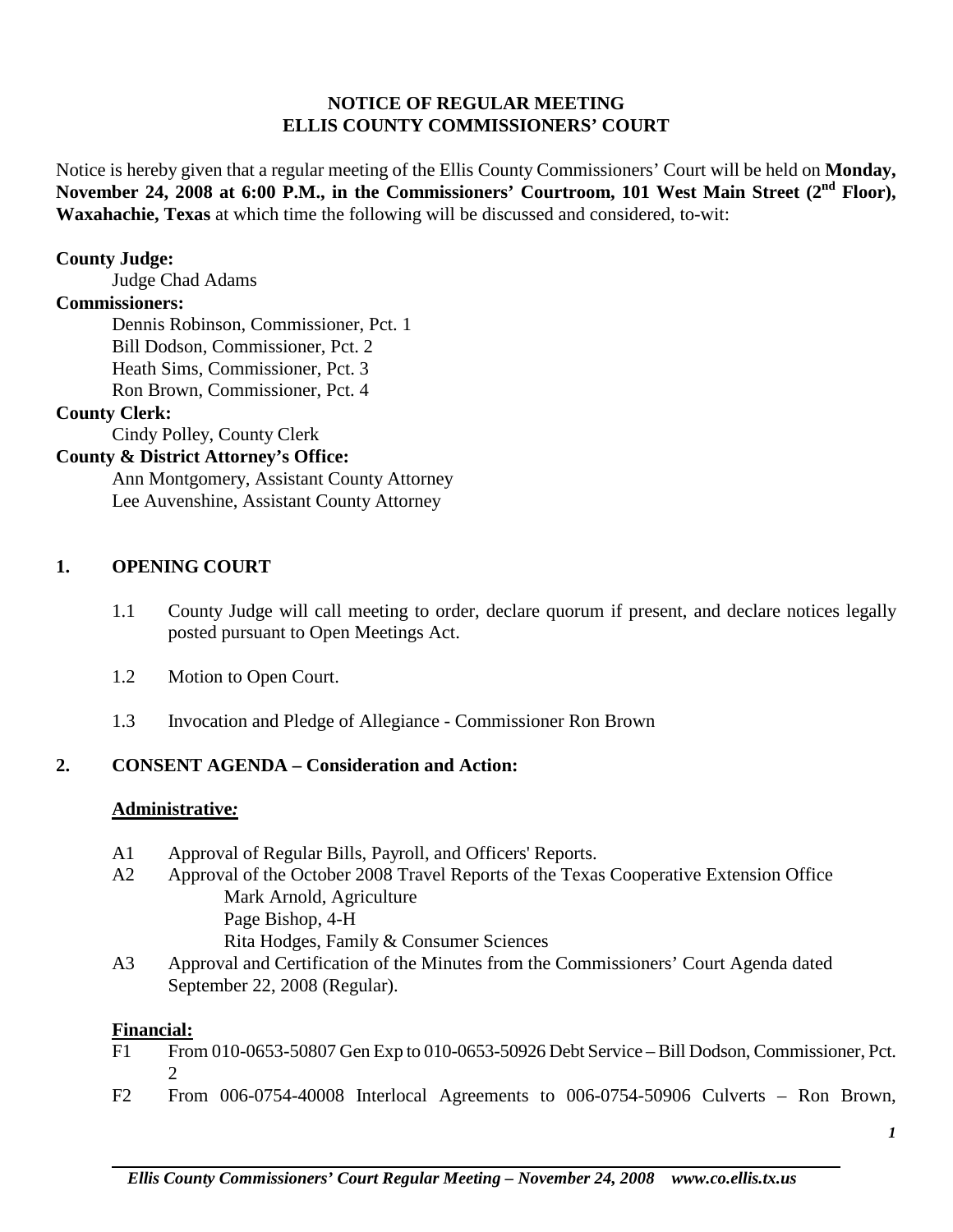Commissioner, Pct. 4

- F3 From 010-0653-40928 Auction Proceeds to 010-0653-50802 Equipment Bill Dodson, Commissioner, Pct. 2
- F4 From 010-0653-40008 Interlocal Revenue to 010-0653-50911 Gravel Bill Dodson, Commissioner, Pct 2
- F5 From 001-0210-40719 Chapter 19 Funding to 001-0210-50868 Contract Labor- Jane Anderson, Elections Administrator

# **3. ADMINISTRATIVE**

- 3.1 Consideration and action to approve a Work Order under the Interlocal Agreement with the Maypearl Independent School District to patch parking lots and roadways owned by the Maypearl ISD. Heath Sims, Commissioner, Pct. 3
- 3.2 Consideration and action to issue payment to Wray and Willett, PLLC in the amount of \$1,850.00, pursuant to invoice pertaining to legal services performed on behalf of the Ellis Prairie Soil and Water Conservation District in opposition to a petition seeking to create the Maypearl Water Control and Improvement District, in a matter pending before the Texas Commission for Environmental Quality and the State Office of Administrative Hearings. - Lee Auvenshine, Assistant County and District Attorney
- 3. 3 Consideration and action to accept the recommendation of TCDRS (Texas County & District Retirement System) to maintain retirement benefits at the current level. Diana Buckley, Human Services
- 3.4 Consideration and action to designate Diana Buckley as Executive Sponsor and Donna Evenden as Wellness Coordinator for 2009 for the purpose of participating in the TAC Healthy County wellness initiative.
	- Diana Buckley, Human Services
- 3.5 Consideration and action to approve the formation of the Ellis County Emergency Management and Response Advisory Committee that will be a technical and advisory board for the Ellis County Office of Emergency Management and the Ellis County Commissioners' Court on issues related to emergency management and emergency response.
	- John Patterson, Emergency Management Coordinator
- 3.6 Consideration and action to sign a Facilities Extension Agreement in the amount of \$269,859.83 with TXU Electric Delivery Company for extension of electrical facilities necessary for construction of the Ellis County Bond Program.
	- Joe White, County Engineer
- 3.7 Consideration and action to increase the existing contract with Flowers Construction Company for utility reroutes by \$44,132.51. This additional work includes conduits required by AT&T, conduits for county IT use and junction box construction.
	- Joe White, County Engineer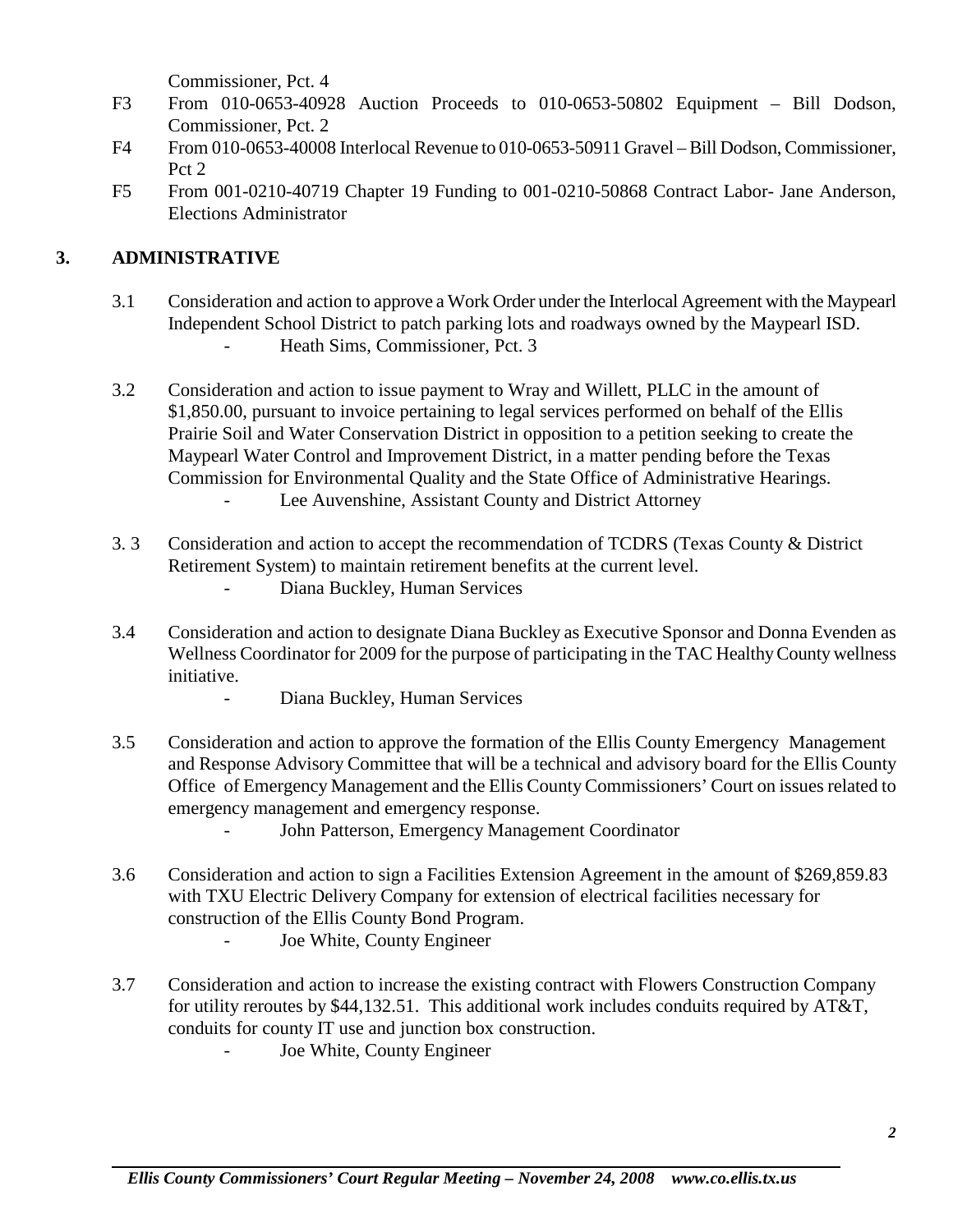- 3.8 Consideration and action to pay AT&T for telephone line reroutes necessary for construction of the Ellis County Bond Program. Cost not to exceed \$55,000.
	- Joe White, County Engineer
- 3.9 Consideration and action to pay Atmos Gas for pipeline relocations necessary for construction of the Ellis County Bond Program. Cost not to exceed \$54,000.
	- Joe White, County Engineer
- 3.10 Consideration and action to cancel the existing lease and substitute a new 5 year lease with an option to renew the lease at 5-year increments with an 8% lease increase for each lease renewal with Marty Zmolik for the Ellis County Adult Probation Department in Ennis, Texas, at a initial monthly rental of \$2,250, with an initial renovation and finish out cost payable to the landlord not to exceed \$31,500 on the newly leased premises.
	- Joe White, County Engineer
	- Alfred Mims, Community Supervision and Correction

# **4. DEPARTMENT OF COUNTY DEVELOPMENT**

# **Consideration and action regarding the following presented by Delton Ake, Director Department of Development:**

- 4.1 Replat Buena Vista Heights, lots 6 and 7; Juan Barboza and Adam Russo, Pct. 3.
- 4.2 Discussion of proposed Slaughter House location at the address of 620 Greathouse Road, Pct. 3.
- 4.3 To approve withdrawing inter local agreements between Ellis County and cities for the responsibilities of the OSSF's located within the city limits.

## **5. PURCHASING**

## **Consideration and action regarding the following presented by Richard Denniston, Purchasing Agent:**

- 5.1 To approve purchase of a Motorgrader for Road & Bridge Pct. 3. The price is \$167,475 and will be purchased through HGAC with a lease/purchase arrangement for three years. The lease/purchase will be through the John Deere Company.
- 5.2 To declare the remaining items that received no bids at the Sheriff's auction on November 15, 2008 as salvage and allow the disposal/distraction of these items.

# **6. RECESS TO CONVENE TO EXECUTIVE SESSION**

## **7. EXECUTIVE SESSION**

"The Commissioners' Court of Ellis County reserves the right to adjourn into **Executive Session** at any time during the course of this meeting to discuss any of the matters listed in this agenda, in the order deemed appropriate, as authorized by Texas Government Code §551.071**,** or to seek the advice of its attorney and/or other attorneys representing Ellis County on any matter in which the duty of the attorney to the - Commissioners' Court under the Texas Disciplinary Rules of Professional Conduct of the State Bar of Texas clearly conflicts with Texas Government Code Chapter 551 or as otherwise may be permitted under §551.071."